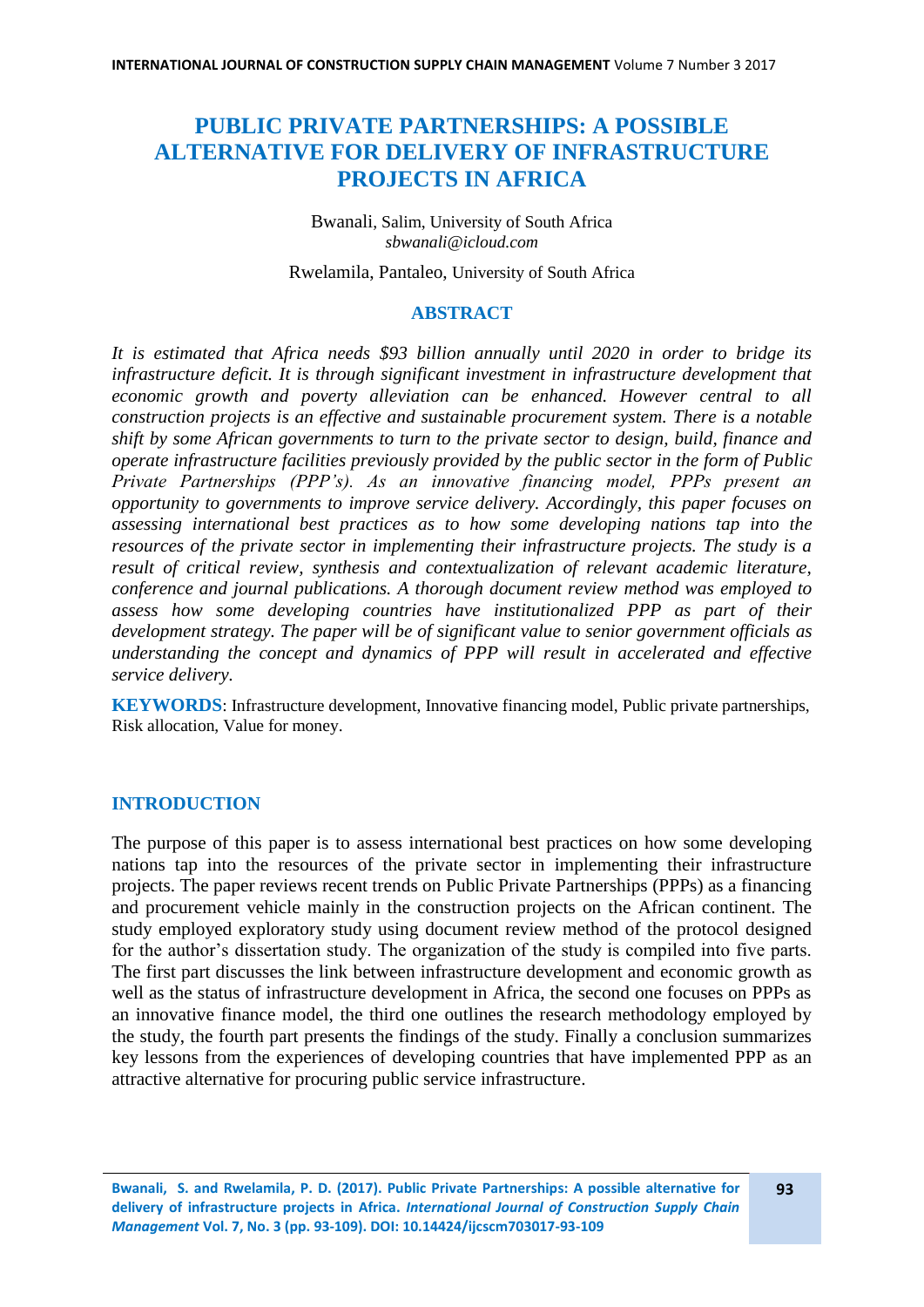### **The Link between Infrastructure Development and Economic Growth**

The basic gap in African infrastructure development is a severe handicap to growth and poverty alleviation. Investment in infrastructure boosts private sector activities by lowering the cost of production and opening new markets and thereby presents new production and trade prospects. It is therefore critical that Africa invests in infrastructure development (Bwanali, 2015). The African Union Commission and NEPAD Agency (2011) argue that the link between the economy and infrastructure is critical as a stimulant to inclusive growth and sustainable development. In fact the high cost of energy, transport, and internet access is a major economic growth deflator and is partly linked with Africa's sustained economic marginalization. This has forced African governments to upscale infrastructure development in order to become more competitive in the global marketplace. Infrastructure development thus contributes to growth and development through several channels including decreasing trade transaction costs, increasing the durability of capital goods, fostering higher trade and investment, escalating demand and supply divergence and achieving economies of scale and scope (United Nations Conference on Trade and Development, 2013).

Bhattacharya, Romani and Stern (2012) concur that many emerging economies and most low income countries require a significant injection in infrastructure investment to ease growth limitations, respond to urbanization pressures and meet their critical goals for development, inclusive growth, and sustainability. Strategic infrastructure, in the form of energy, roads and ports needs to be built to spur economic growth. Africa needs huge financial investments to narrow the region's infrastructure gap and set itself on par with the rest of the developing world. Thus African countries must therefore undertake infrastructure sector reforms and innovation to generate more resources for the sector, because the traditional sources of finance will not be sufficient (Ondiege, Moyo & Chouchane, 2013).

The fast pace of urbanization requires a greater sustainable infrastructure need than ever before. It is projected that between 2010 and 2030 the global population will increase by almost 2 billion (from 6.1 to 8.1 billion). Most of this growth is expected to be in the developing world in urban settlements that are under-developed. Responding to these urbanization pressures requires a massive injection in infrastructure investment (Bhattacharya *et al*., 2012). This view is shared by Ernst and Young (2011) who state that by 2050, the world's population is expected to have grown by 2.3 billion people, ultimately reaching 9.1 billion. There is therefore a need for impactful and sustainable investment in infrastructure that supports the growing African population (Bwanali, 2015).

### **The Status of Infrastructure Development in Africa**

Africa has enormous infrastructure shortage and it lags behind other developing regions, particularly in the areas of energy and transportation but also in Information and Communications Technology (ICTs). In fact only 30% of Africa's population is estimated to have access to electricity, compared to almost 70% to 90% in other developed regions (Ondiege *et al*., 2013). In addition, access to roads in Africa is limited to just about 34% of the population, compared with 50% in other parts of the developing world. With regard to ITC, although there has been significant progress in rolling out the necessary infrastructure, largely due to the tremendous increase in mobile connections over the last 10 years, Africa started from a very low base to the extent that its internet penetration rate is only about 6%, compared with an average of 40% in the developing world (Ondiege *et al.,* 2013). Thus,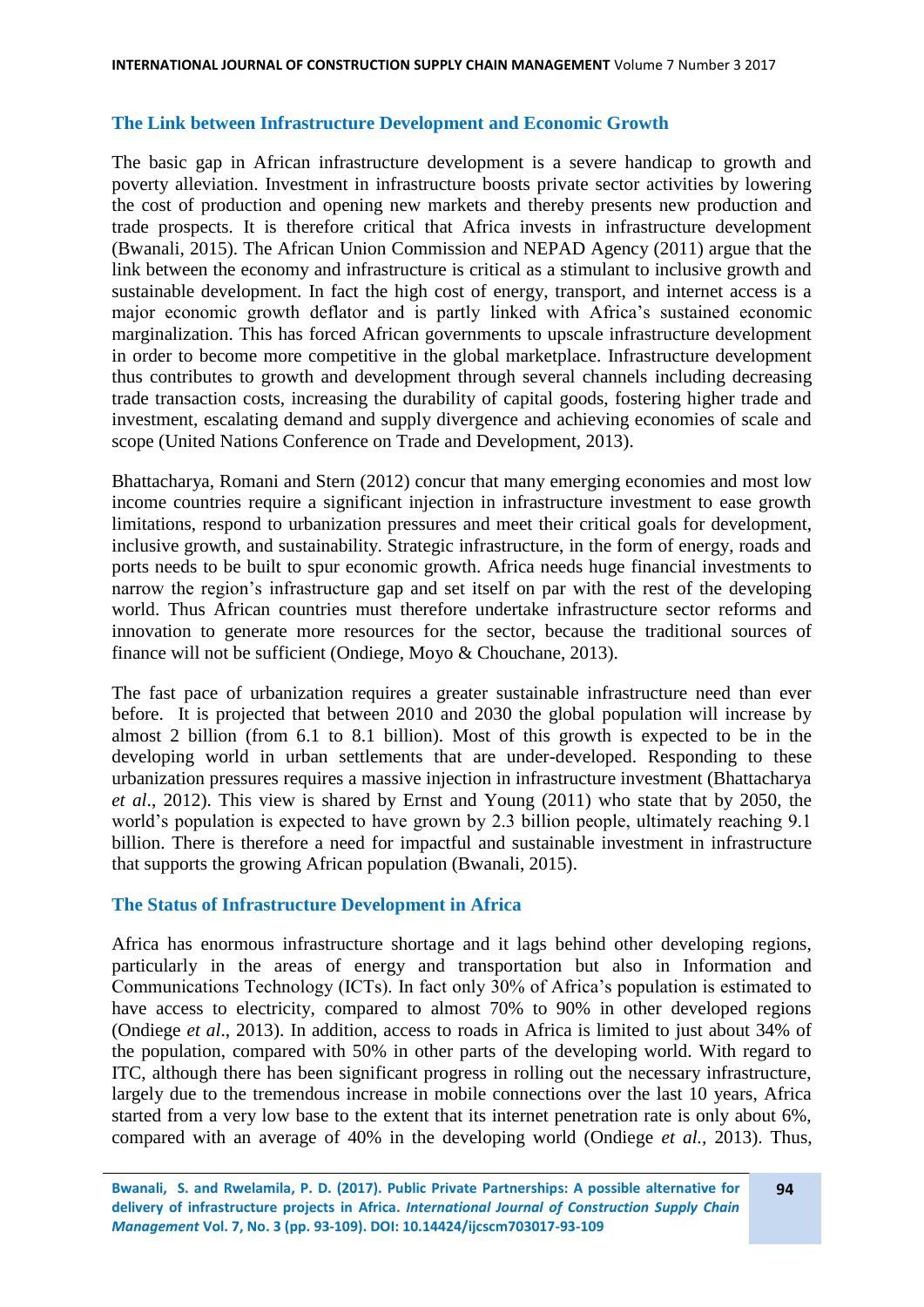Africa requires significant investment in infrastructure in order to be as competitive as other emerging blocs namely Asia and South America.

Landlocked countries in Africa face particular challenges due to the lack of multimodal infrastructure. The continent's 15 landlocked countries are constrained in transporting their goods to markets and in bringing in imports because of the lack multimodal infrastructure that can accommodate their particular requirements. Thus the role of a network of infrastructure that links producers to markets through an interlinked platform that includes feeder roads, national roads, airports, and ports in connecting markets, particularly in landlocked countries, cannot be overemphasized (Ondiege *et al*., 2013).

It is widely acknowledged that Africa needs huge financial investments to narrow the existing infrastructure gap in order to be on par with the rest of the developing world. The Programme for Infrastructure Development in Africa (PIDA) states that Africa needs to invest up to US\$ 93 billion annually until 2020 for both capital investment and maintenance projects. Taking into account the substantial amount involved, this requires innovative sources of funding for sustainable infrastructure development and investment (Ondiege *et al.,* 2013). Over US\$800 billion is invested in infrastructure in developing countries every year. However the needs are estimated to be more than twice that amount, with the infrastructure financing gap estimated to amount to about US\$57 trillion until 2030. Funding the infrastructure gap is thus a major challenge (Bilal, 2013). Deficits like these, argue Rwelamila (2015), have a clear impact on African competitiveness: African countries, particularly those south of the Sahara, are among the least competitive in the world, and infrastructure appears to be one of the most important factors holding them back.

This is where investment in infrastructure development through Public Private Partnerships (PPP) as an alternative to the conventional procurement of infrastructure comes in. Before discussing the PPP concept, it is important to first analyse the current situation of the traditional infrastructure investment and its associated challenges and then discuss why the PPP has the potential to become a game-changer for Africa's economic growth and development. The next section discusses generic constraints on project finance.

#### **Key Constraints on Project Finance**

Three related sets of factors limit Africa's potential to tap into both foreign and local currency markets for the purposes of raising private finance for infrastructure, especially long term debt (Sheppard, Stephan & Geeta, 2006). Firstly most of the African countries have low or non-existent sovereign credit ratings. The credit rating issued by major international rating agencies such as Fitch Ratings, Moody's Investors Service and Standard & Poor's is a key variable affecting a sovereign's or a firm's access to capital markets. As at 2009, as much as 70 developing countries – mostly poor – and 12 high income countries did not have a rating from a major rating agency. There are several factors that influence a country's reluctance or inability to get rated. For example, the information that is required for the rating process is complex and may not be readily available in many countries, the cost of rating, which is quite prohibitive for most developing countries, is paid for by the subject country (Ratha, De & Mohapatra, 2009).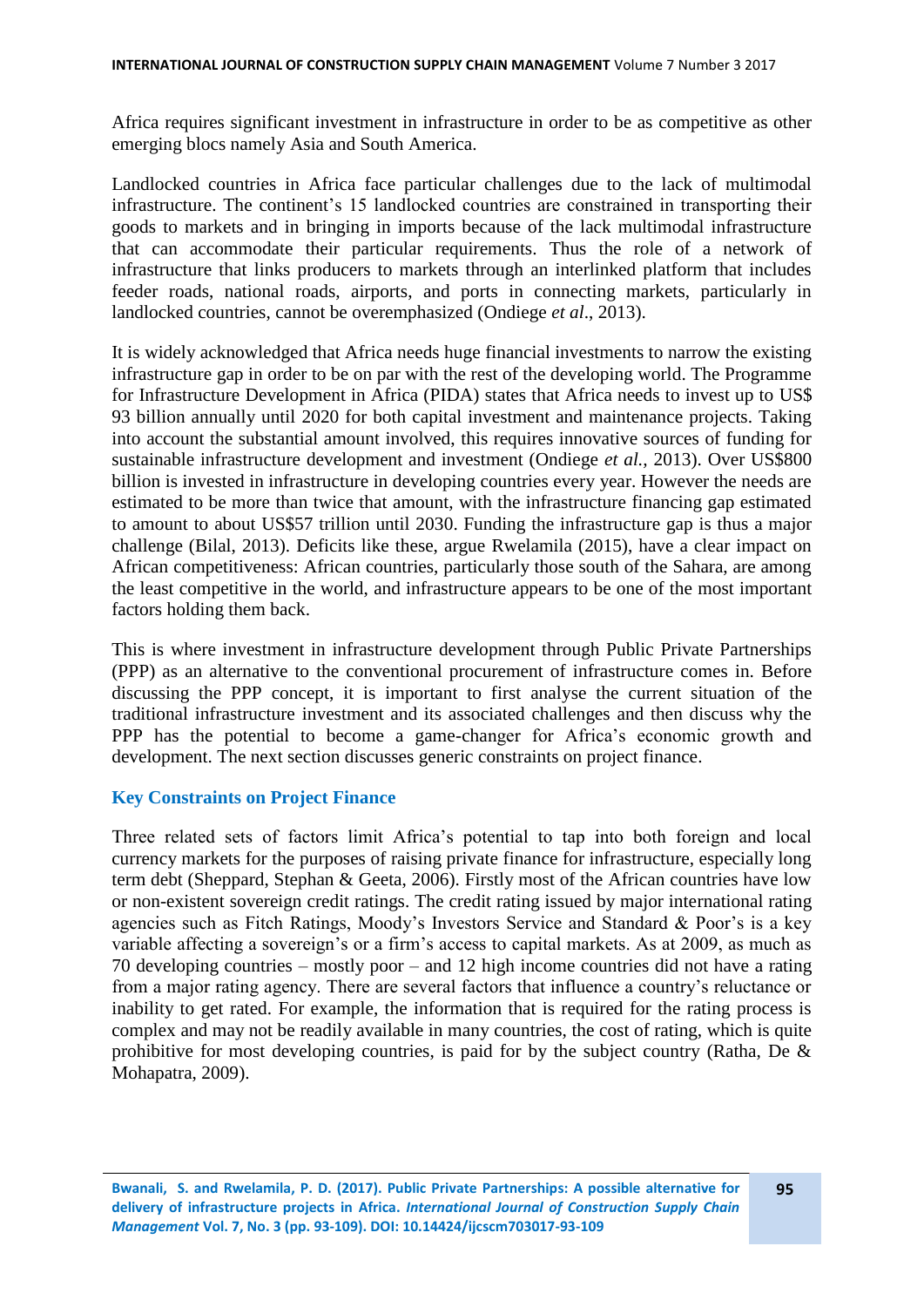Secondly, most local financial markets on the African continent have limited capacity to finance infrastructure projects. In almost all other African countries, local long term financing has been limited and infrastructure projects have had to require sizable credit enhancement (for example, through guarantees), provided mostly by official agencies, to attract local currency debt (Sheppard *et al*., 2006). In addition, most of the unrated countries require external credit and resort to relationship based borrowing from commercial banks, or sell equity tom foreign direct investors (Ratha *et al.,* 2009). Lastly, infrastructure projects naturally raise the exposure of investments. In comparison to projects in other sectors, those in infrastructure usually have longer payback and built – out periods and have the tendency to be more vulnerable to political and regulatory interference. This obviously increases the inherent regulatory risk such investments may be facing (Sheppard *et al.,* 2006). Therefore for Africa to be in a position to raise the required finance for its much needed infrastructure there is a need to improve its sovereign credit ratings, the local financial markets must have capacity to finance infrastructure and Africa must manage the specific risks associated with infrastructure investments (Bwanali, 2015). The next section discusses innovative finance solutions.

### **Innovative Finance: Instruments to Finance Infrastructure**

It is imperative that African governments must find innovative ways to fund infrastructure development projects. This can be done by improvising relevant innovative financing models which will not only moderate the impact of these diminishing financial flows, but also to find alternative methods to secure new role players who will push up the level of financing of infrastructure projects (Bwanali, 2015). Innovative financing for development is defined by the World Bank as "those that depart from traditional approaches to mobilizing development finance", i.e., through budget outlays from conventional sovereign donors or bonds issued by multilateral and national development banks solely to achieve funding objectives (UNDP, 2012).

It is in this context that innovative financing models have become necessary for infrastructure development in the emerging economies, especially sub - Saharan Africa, where it is needed most has been very limited. This is largely due to the fact that financing is a major constraint since most of the current investment in infrastructure development comes from the public sector. One such innovative financing model for infrastructure development is the concept of Public Private Partnerships (PPPs). The next section discusses PPPs as an innovative finance model.

### **PUBLIC PRIVATE PARTNERSHIPS AS AN INNOVATIVE FINANCE MODEL**

Participation of the private sector in public service delivery is not a new concept. Over the last 15 to 20 years, a growing market for public-private partnerships has developed globally. Particularly in industrialized countries, the private sector had for many decades serviced public needs through a range of construction, maintenance and management contracts (Rwelamila & Snijder, 2008). It appears that there is no universally agreed definition of PPP. In fact the term public-private partnership (PPP) does not have a legal meaning and can be used to describe a wide variety of arrangements involving the public and private sectors working together in some way (Farquharson *et al*. 2011:9; World Bank, 2009). Therefore this paper will adopt National Treasury of South Africa definition which defines PPP as a commercial transaction between an institution and a private party in terms of which the private party – (a) performs an institutional function on behalf of the institution; and/or (b)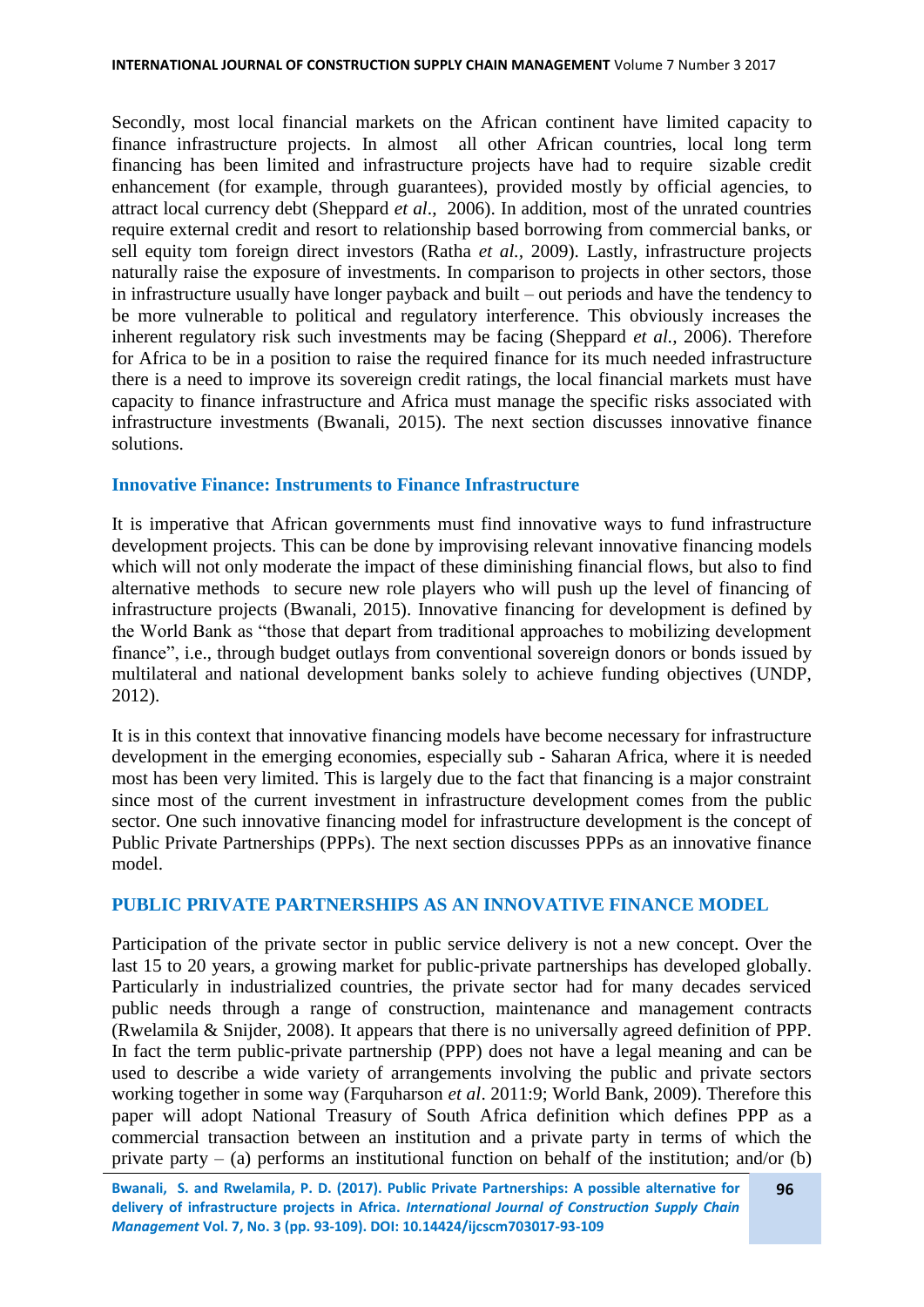acquires the use of state property for its own commercial purposes; and (c) assumes substantial financial, technical and operational risks in connection with the performance of the institutional function and/or use of state property; and (d) receives a benefit for performing the institutional function or from utilizing the state property.

The unique aspect about PPPs in comparison to other models of private participation in infrastructure is the element of risk sharing. This means that in the event that the contract fails, both government and parties will suffer financially. The US Department of Treasury (2015) states that PPPs bring private sector capital and management expertise to the challenges of modernizing and more efficiently managing assets. Under a PPP, a government contracts with a private firm to design, finance, construct, operate and maintain (or any subset of those roles) an infrastructure asset on behalf of the public sector. The next section discusses benefits of PPPs.

#### **Benefits of PPPs**

PPP's have become a global phenomenon because of the benefits they offer in the delivery of public services as follows.

#### *Accelerated infrastructure development*

The Commonwealth Secretariat (2010) argues that many governments around the world are constrained in terms of how much they can borrow to invest in infrastructure projects. This is especially true for greenfields developments, such as a new power station or major toll road, which typically involve hundreds of millions of dollars of upfront capital expenditure. The problem is most acute in poorer countries, where infrastructure needs are large relative to the size of economies and where fiscal capacity is often severely limited, with many competing demands for scarce resources. Therefore in order to reverse years of underinvestment in infrastructure development in Africa requires high level political will, broader social consensus and dynamic rethink of how African states can fund and manage infrastructure investments. Some African governments have entered into PPPs to provide and manage infrastructure that has traditionally been provided by the public sector. PPPs bring private sector capital and management expertise which may not available in the public sector.

### *Greater efficiency in the use of resources*

Farquharson *et al* (2011) posit that by allocating the management of risks optimally, between the public and private sectors, a well-managed PPP preparation and bidding process can enable a more efficient utilization of resources over the lifecycle of the asset. Key to PPP projects is the optimal risk allocation and management otherwise the projects would fail.

### *Improved service quality*

PPPs have the potential to bring enhanced innovation and augmented service quality largely due to specialist skills brought in by the private sector. This is possible due to the commercial incentive mechanisms that are put in place to deliver improved performance over the life cycle of the contract (Commonwealth Secretariat, 2010). The main incentive for the publicprivate partnership is the deficiency in skills and resources required to provide the public with the services they need to support economic activities and social well-being. Thus PPPs reduce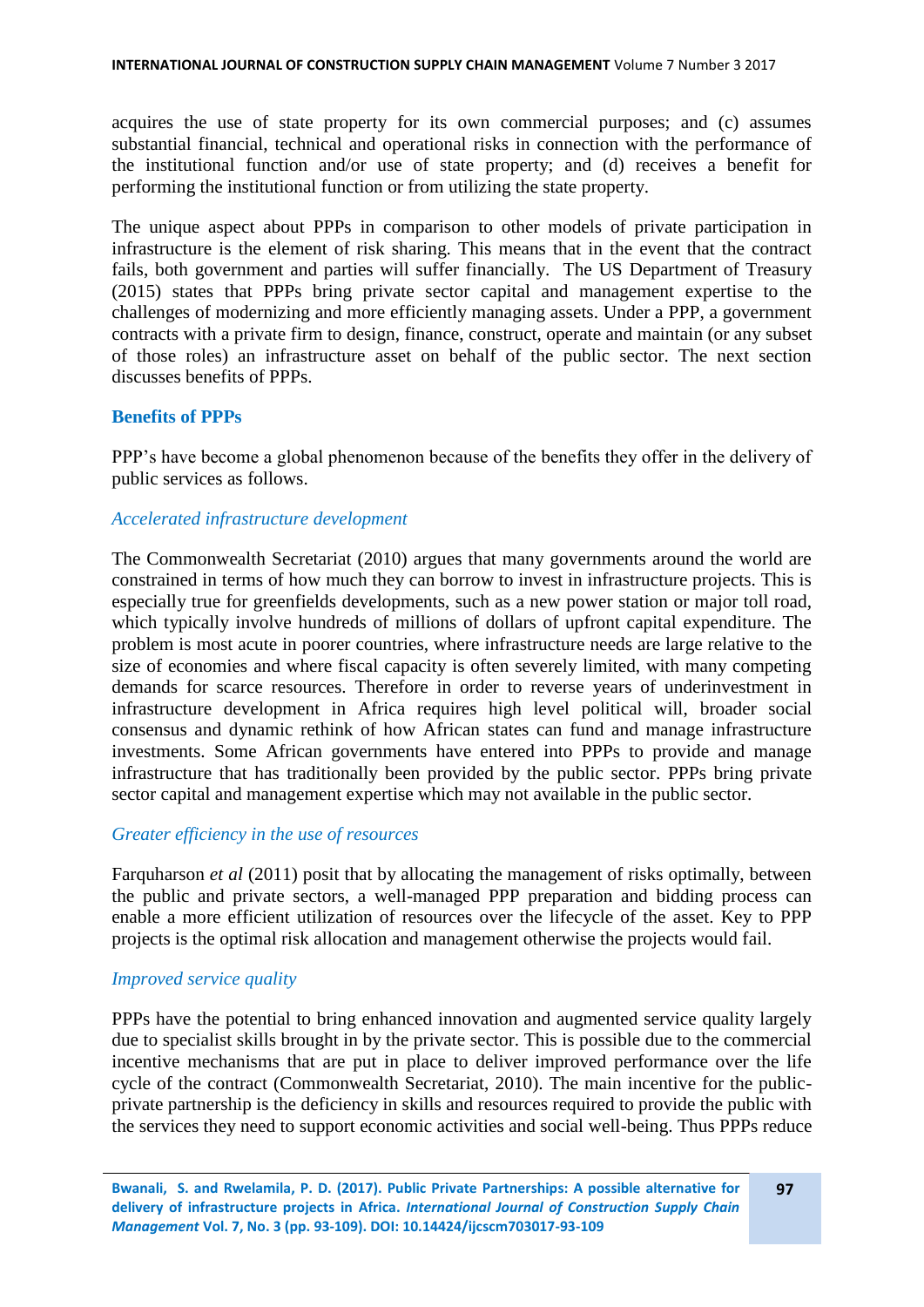deficiencies by sharing risks and resources for mutual benefits of both the public and the private sector (Henjewele, Fewings & Rwelamila, 2013).

#### *Capital at risk to performance*

Farquharson *et al* (2011) argue that the obvious exposure of capital to long term performance risk provides the private party an incentive to design and build an asset on time and within approved budget. This reinforces the expected allocation of possible risks.

#### *Value for money*

The growing element in decisions about PPPs is the cost-benefit factor, referred to as valuefor-money (VfM). The underlying argument is that the involvement of the private sector in delivering public services must be a better alternative to the public sector providing the same service through its line departments and bureaucratic administrations. PPPs allow governments to introduce private sector capital into a project and also harness private sector management and technical expertise. When a PPP transfers risks to the private sector that it can manage more cost effectively, it can benefit taxpayers by lowering long term project costs, improving the quality of services or both. PPPs allow governments to transfer certain types of risks of infrastructure projects to the private sector. This can bring VfM because in theory the private sector brings specialist expertise and a commercial approach that brings down project costs over the whole life of the contract. In addition, there is increased certainty to taxpayers about the total cost of infrastructure projects because risks of cost overruns are either reduced or passed on to private investors (Commonwealth Secretariat, 2010).

Allocation of risk between private and public sectors is a complex area for PPPs due to the unpredictable nature of project risk (Economist Intelligence Unit Limited, 2015). It follows therefore that if the PPP is properly designed at the outset, these efficiency gains are passed on to the end user.

#### *Open scrutiny*

The more open scrutiny of the long term commitment required of a typical PPP project usually requires information on the true long term risks as well as projected costs to deliver the public service (Farquharson *et al*., 2011). This deliberate scrutiny can derive a more informed and realistic engagement on both project selection and possible outcomes. Such scrutiny is rarely present in conventional procured projects.

The next section provides a detailed discussion on the types of risks and their allocation.

#### **Types of Risks Associated with PPPs**

Transfer of risk is an element closely linked to the VfM consideration based on the cost associated with service non-delivery and delays in design, construction, and implementation of projects as well as the private sector imperative of business efficiency. Operational efficiency drives the private sector's involvement, especially where contracts values and service fees have been predetermined in legal contracts. Without adequate transfer of risk, the required level of efficiency will not be achieved by the private sector party, which will in turn obscure the value derived from the partnership.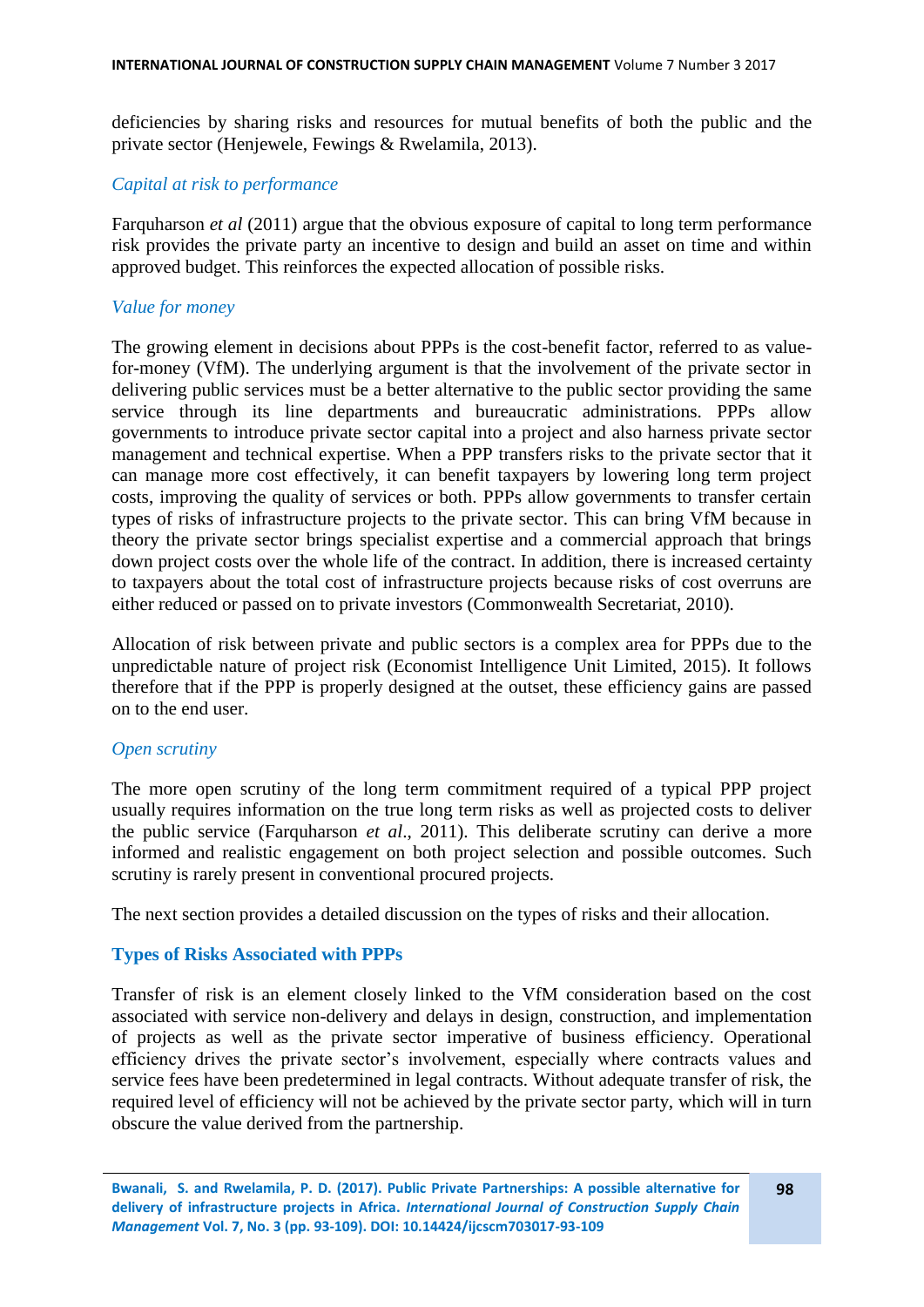Risks in PPP arise due to uncertainty regarding the occurrence of certain events and their consequent impact on the project. Given the long nature of the contract, there is a possibility of a number of different events occurring such as changes in government policy and decline in demand for the infrastructure service (Commonwealth Secretariat, 2010). Therefore it is critical that there is an appropriate allocation of risks to the party that is most able to mitigate such risks should they occur. The typical risks associated with PPP framework are market risks, development/planning risks, project risks, political risks, regulatory risks and financial risks. These risks are discussed in the following sub-sections.

#### *Market risks*

These refer to risks that arise due to uncertainties about the market demand for the infrastructure service. These include, for example, volume risks - which relate to uncertainties arising from the number of users and their frequency and intensity of use of the infrastructure service – and price risks, which arise due to uncertainties in the tariff that can be charged for the use of the infrastructure service (Commonwealth Secretariat, 2010). Thus market risks are closely linked to the users' appetite and ability to pay for the services. In addition, investors look closely at how the risk that they might bear of fluctuations in the use of the service (demand risk) is rewarded by the financial returns available (Farquharson *et al* 2011).

### *Development/planning risks*

These are risks arising from planning or preparing projects for private sector participation. Governments or the private sector may invest substantial amounts to develop a project (through payment for several scoping, feasibility and structuring studies), but bear the risk of the project being infeasible (Commonwealth Secretariat, 2010).

### *Project risks*

Project risks relate to uncertainties in relation to project construction, completion and operation (i.e. activities post award of contract and which occur while implementing the PPP project) and financing, can be split into start up risks, such as capital cost overrun, completion delays and ongoing risks such as operating performance, operating costs and lifecycle costs (Commonwealth Secretariat, 2010). In addition, the size or magnitude of projects is a key factor. Farquharson *et al* (2011) argue that projects that are too small may have difficulty attracting corporate private sector interest as the costs of preparing and managing the project will be high in relation to the investment required. At the same time, projects that are too large may exceed the capacity of bidders and sources of finance.

### *Political risks*

These are risks that arise from wars, civil disturbances, terrorism etc., and include currency transfer restrictions, expropriation, war and breach of contract. Political risks are more serious in certain regions of the world than in others (Commonwealth Secretariat, 2010).

### *Regulatory risks*

These risks arise from the lack of a suitably developed regulatory system which, for example, ensures regulatory independence from the government, regulations for the participation of the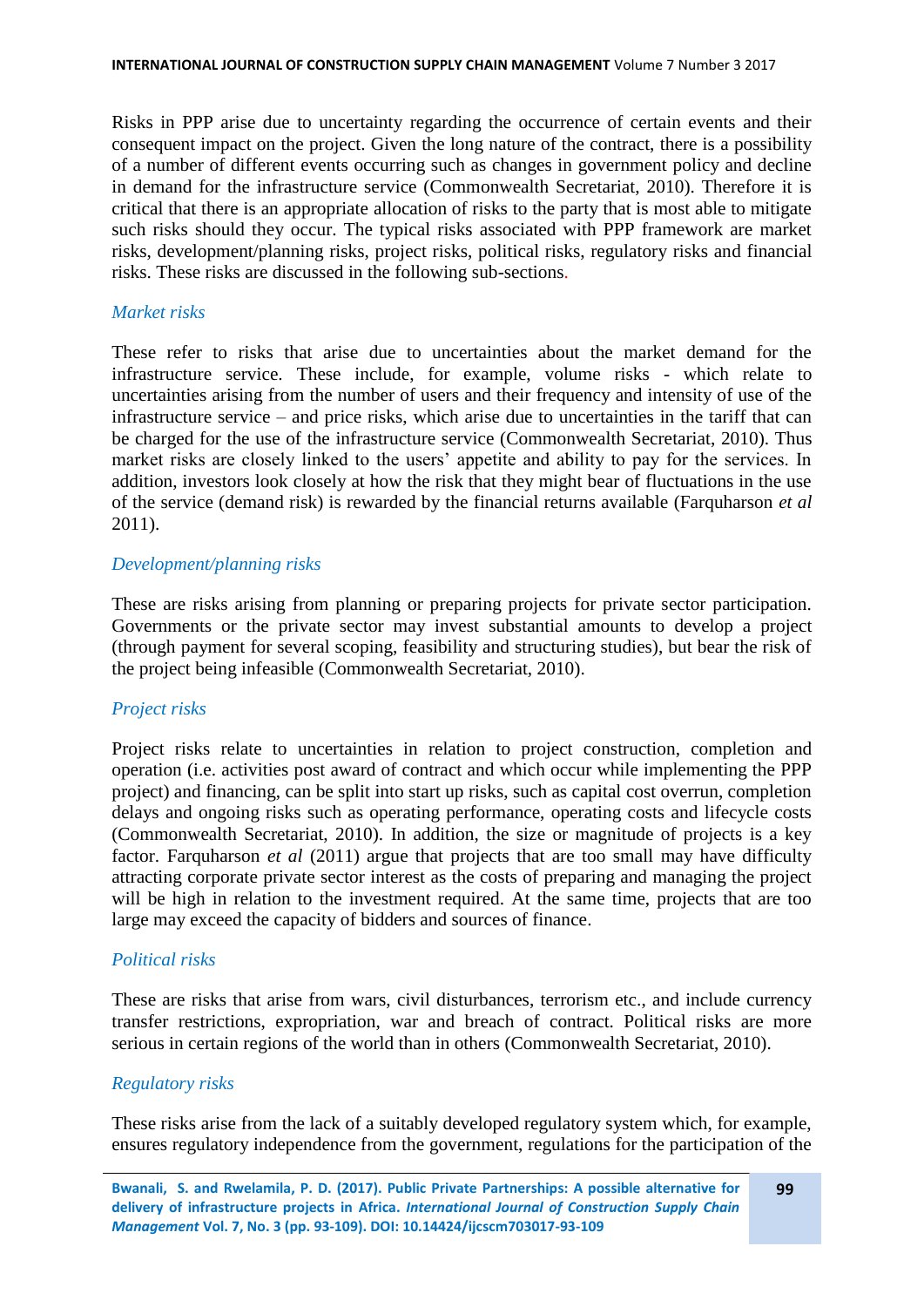private sector in infrastructure or appropriate periodic review of tariffs can cause considerable uncertainties for lenders and investors in any infrastructure sector (Commonwealth Secretariat, 2010).

### *Financial risks*

Infrastructure projects are impacted by financial risks exchange rate appreciation/depreciation and changes in interest rates, which can have a substantial impact on costs and revenues. The ability to hedge financial risks depends on the level of development of capital markets and/or access to specialist hedging facilities (Commonwealth Secretariat, 2010). Farquharson *et al* (2011) argue that projects without revenue linked to foreign currency are likely to face the most significant constraints in many countries due to the limited availability of long term local currency finance. Key to the design of a PPP is the allocation of these risks between the public and private sectors so as to ensure that the PPP delivers VfM. The essential principle for risk allocation in a PPP is to accord the risk to the party who can best manage it. The next section discusses research methods.

### **RESEARCH METHODS**

This section discusses the literature review approach and motivates the methods of data collection and analysis in the study. A systematic review of past literature is essential for academic research as it uncovers what is already known in the body knowledge (BoK). Thus this paper is based on a literature review. Hart (1998) defined literature review as "the use of ideas in the literature to justify the particular approach to the topic, selection of methods, and demonstration that this research contributes something new". It therefore goes without saying that one of the main reasons for conducting literature review is to enable researchers to find out what is already known.

This study adopts a framework for conducting and writing an effective literature review developed by Levy and Ellis (2006) which may be generalized to any field of social and behavioural science. This framework is based on a systematic data processing approach comprising of three major stages namely (i) inputs (literature gathering and screening), and (ii) processing. The next section discusses inputs commonly known as literature gathering and screening

### *Inputs*

Key to literature gathering and screening is ensuring that quality literature relevant to the study is available as well as the actual process of gathering manuscripts. The quality of literature used plays a significant role in advancing the knowledge of the researcher and the overall BoK (Levy and Ellis, 2006). The use of peer reviewed published material is an effective mechanism to control quality. It is important to note though that not all published material is equal in quality and that only quality research literature from leading, peerreviewed journals should serve as a major base of literature review as it provides sufficient theoretical background as well as leads for additional references on the subject matter (Levy and Ellis, 2006). The study has reviewed peer reviewed journals such as Rwelamila & Snijder (2008), Rwelamila (2015) and Henjewele, Fewings & Rwelamila (2013) amongst others.

Equally critical is a process of effective literature search. This paper employed *keyword searching* and *backward searching* techniques. Levy and Ellis (2006) define keyword search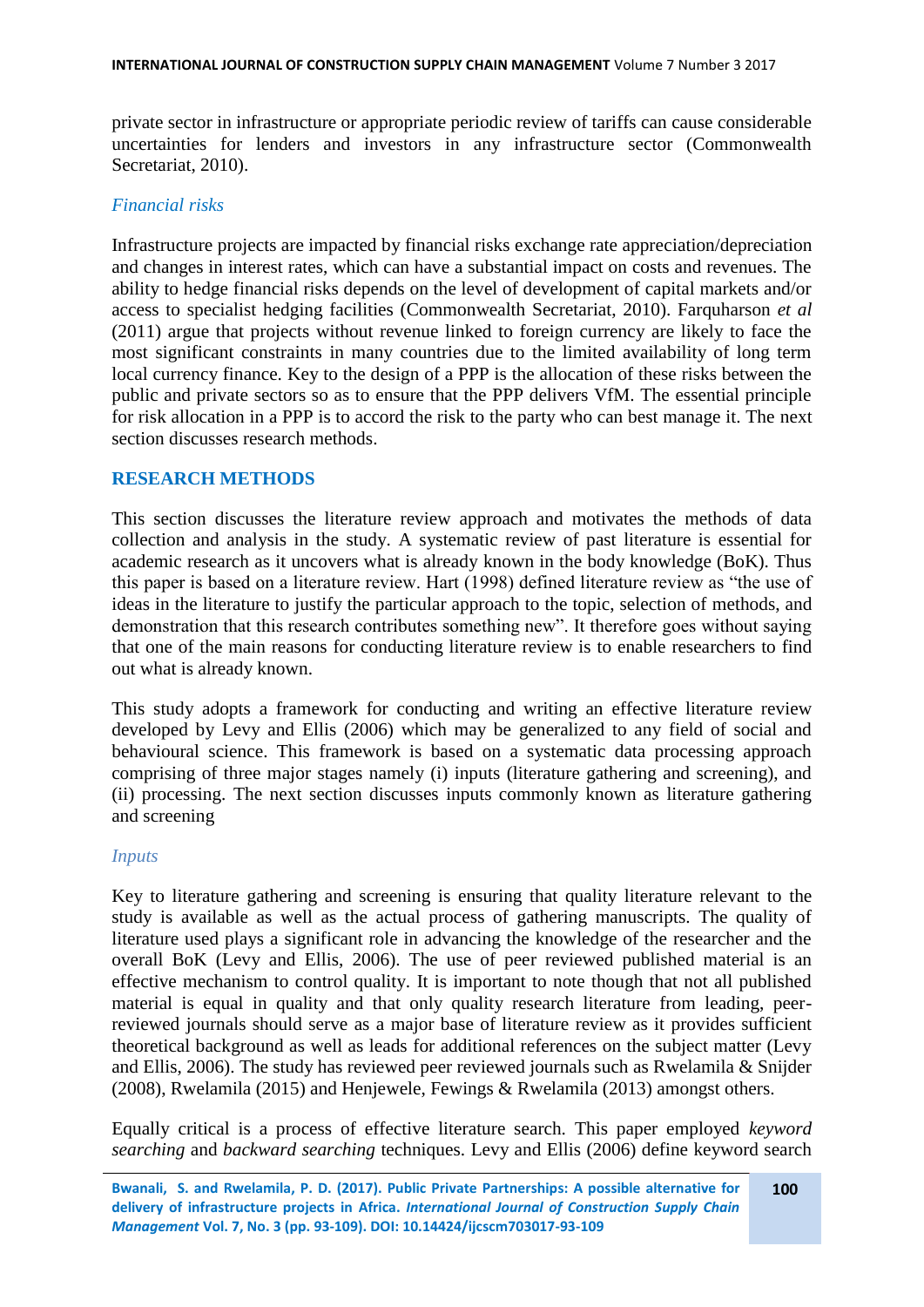as the querying of quality scholarly databases by the use of a specific word or phrase (i.e. "keyword") when attempting to find relevant literature. Some of the keywords that were searched for this paper are infrastructure development, innovative financing model, public private partnerships, risk allocation, value for money etc.

It must be emphasised though that one of the challenges with keyword search as a technique is that certain buzzwords that may appear to be in common use within a specific field have the potential to disappear from the literature overtime. In order to address this phenomenon, it is advisable to go beyond keywords and use a technique called backward search, which as opined by Levy and Ellis (2006) can help researchers to follow models, theories, theoretical constructs, and research streams. This paper used backward references search which is one of the sub-steps of backward search.

#### *Backward reference search*

Backward reference search refers to reviewing the references of the articles yielded from the key word search (Levy and Ellis, 2006). A backward reference on Rwelamila (2015) will mean extracting all the relevant references of the author. This process of reviewing the references of selected articles provides an opportunity for researchers to learn more about origins of theory or subject under study. This paper, for instance, reviewed Rwelamila & Snijder (2008), Rwelamila (2015) and Henjewele, Fewings & Rwelamila (2013). The next section deals with processing the identified articles.

### *Processing*

There are various stages undertaken when processing articles namely: knowledge of the literature, comprehension of the literature, application of the literature and analysis of the literature (Levy and Ellis, 2006).

Knowledge Level involves working on the data found in the identified sources and converting it into information that can serve as a foundation upon which new research can be built. This requires of a researcher to have thoroughly read and extracted relevant information from articles. This paper demonstrates, to a large extent, knowledge level mastery of the material reviewed.

Comprehension is demonstrated by activities such as summarising, differentiating, interpreting and contrasting (Levy and Ellis, 2006). This paper has attempted to demonstrate a level of mastery not only by repeating what included in the article but also demonstrates an appreciation of the meaning and significance of the information being reported.

Application is manifested by activities such as demonstrating, illustrating, solving, relating and classifying (Levy and Ellis, 2006). This paper has identified the major concepts such as Value for Money, infrastructure development, innovative financing model, public private partnerships and risk allocation which are relevant to the study.

Levy and Ellis (2006) argue that analysis is demonstrated by activities such as separating, connecting, comparing, selecting an explaining. This paper has attempted to demonstrate analysis level mastery by identifying why the information that has been presented is of significance.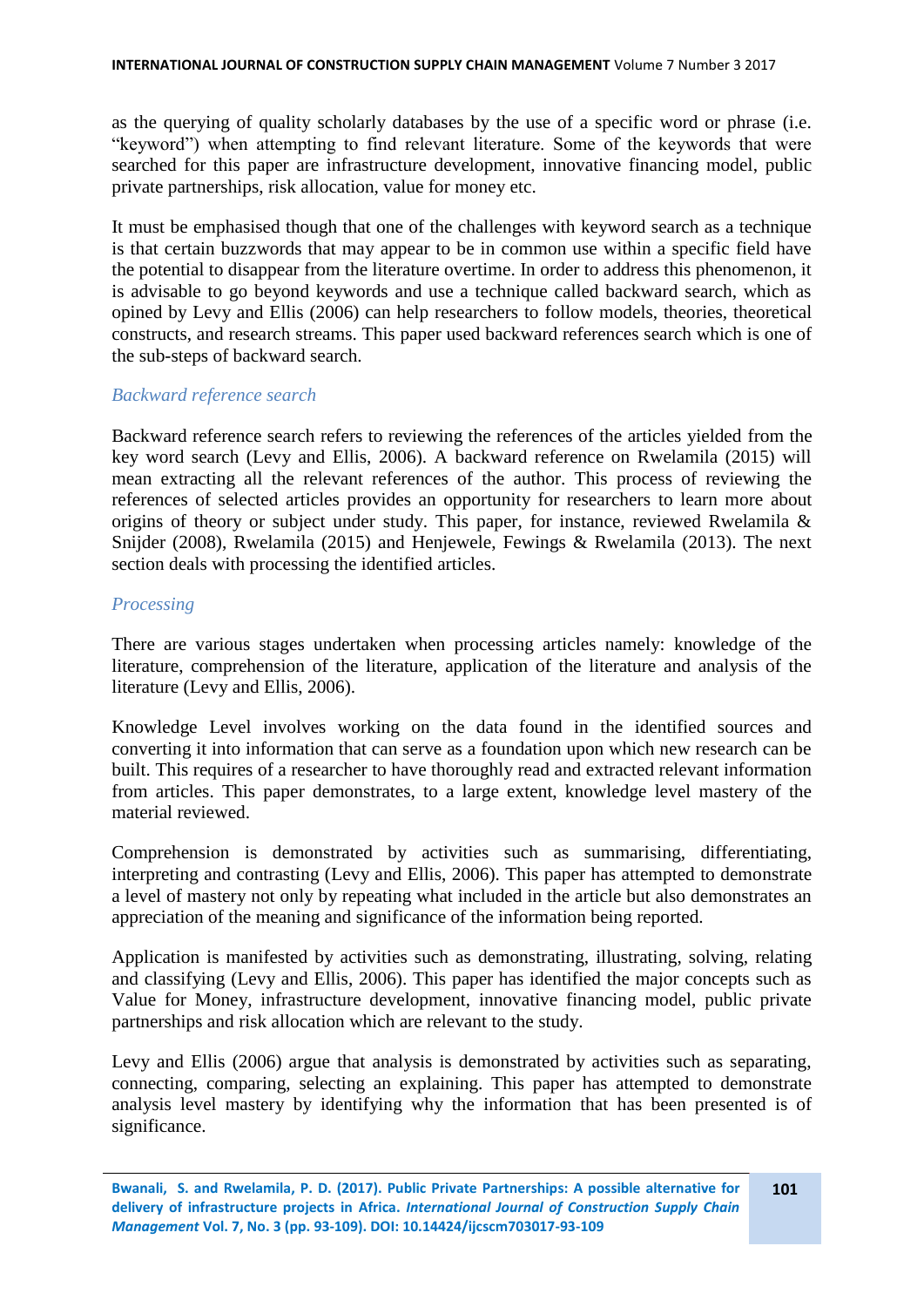The research approach adopted by this study has reviewed the current state of the BoK in that is has revealed what is already in the public domain. In addition, the study makes a practical contribution to the BoK through a thorough and systematic examination of how some developing economies have institutionalised PPP as part of their development strategy.

Based on literature reviewed, this paper has identified common challenges associated with PPPs. These challenges together with possible remedial measures are presented in the following sub-sections.

#### **Challenges with PPPs and Possible Remedial Measures**

Apart from the specific risks identified earlier, PPPs have some inherent challenges especially in the developing countries and this could be the major reason why there has been little or no progress in implementing PPP projects in most African countries. Common challenges identified are lack of political acceptability of PPPs; lack of clear policy statement; weak capacity of the public sector; an inappropriate enabling environment in terms of legal, regulatory and institutional frameworks; the high costs and risks of project development facing the private sector; absence of long term debt; inability of users to afford service fees and the small size of the economy/sector. These challenges impact both the government and the private sector thereby affecting the development and implementation of effective PPPs. The challenges are discussed below.

### *Lack of political acceptability of PPPs*

As discussed earlier, traditionally the provision of social infrastructure for service delivery has been the responsibility of government. Therefore it becomes politically sensitive to involve the private sector in the provision of core infrastructure. The key reasons for such resistance include the perception that tariff might be higher as the private sector is profit oriented, possibility for mass job losses in order to contain overheads and the fear of privatization. The creation of dedicated PPP units, putting in place a mechanism of strong political support along with high level political champion could manage the political resistance. The Labour Movement in South Africa has been at the forefront of protesting key PPP projects such as e-toll in Gauteng as well as planned projects in Cape Town. Part of the resistance can be attributed to stakeholders' lack of awareness in the concept of PPP as well stakeholders being denied access to detailed and "sensitive information" contained in the consortium's PPP proposals ( Ei-Gohary et al, 2006). In Tanzania, a gas fired power plant to address severe power shortages and a dependence on external fuel supplies was successful due to a stable political environment that enabled it to attract significant long term investment (The World Bank, 2009). Also in Mozambique, a 15 year concession to finance, rehabilitate and upgrade the ports of Maputo and Matola enjoyed strong political support by both the South African and Mozambican governments at the very highest level (The World Bank, 2009).

### *Lack of clear policy statement*

The success of a PPP programme requires formal support in terms of clear policy statement on the government's strategy for the development of infrastructure PPPs. The lack of a clear policy statement will imply uncertainty and ambiguity, and projects may therefore not get off the ground. Governments need to develop explicit PPP policies and include the use of PPPs in their planning documents (Commonwealth Secretariat, 2010).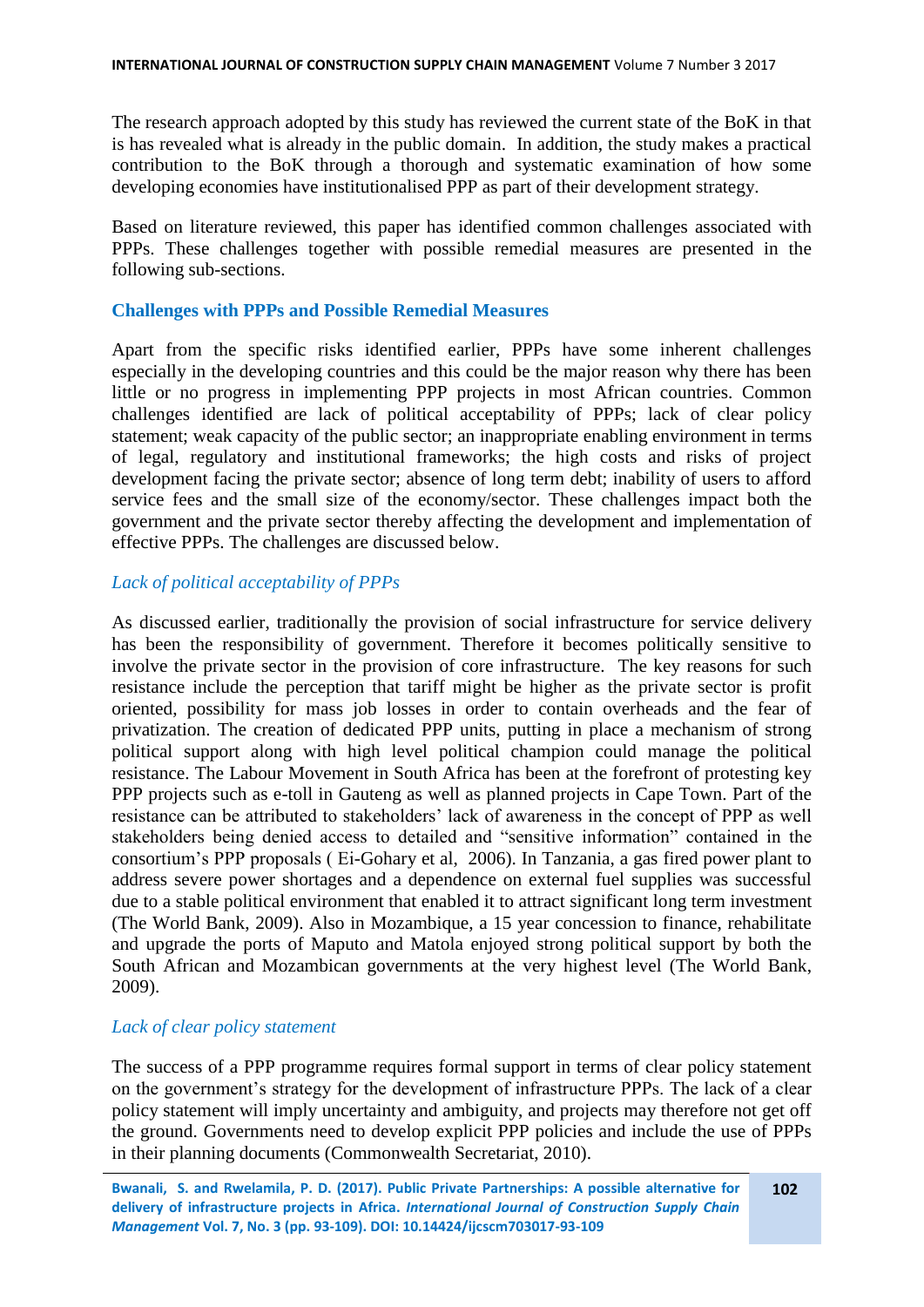In South Africa, National Treasury has developed a framework document on PPP and managed through the Public Finance Management Act (PFMA). In addition, the National Development Plan 2030 has identified public infrastructure development through PPPs, amongst other finance instruments, as one of its top 10 critical actions. Elsewhere, the contract for the project to finance, rehabilitate and upgrade the ports of Maputo and Matola in Mozambique clearly defined the investment and operational obligations of the consortium (The World Bank, 2009).

### *Weak capacity of the public sector*

Lack of appropriate skills and experience in infrastructure PPPs can lead to delays, inefficiencies and sometimes the failure of infrastructure projects. Poor project development skills in the public sector can lead to the preparation of 'unbankable' projects, a common issue to many countries, where the project design and structure is unattractive to private investors. Moreover, weak capacity in the public sector reduces government's ability to negotiate and communicate effectively with private companies (Commonwealth Secretariat, 2010). As a way of capacitating the public sector on PPPs, some countries have established PPP units that provide governments with expert advice and support on infrastructure PPPs. According to the Economist Intelligence Unit Limited (2015) only 12 African countries have developed central PPP units and their functionality varies from established bodies (South Africa) through to newer start-ups (Uganda and Tanzania). Central PPP units bring advantages such as better coordination, increased efficiency and a clustering of relevant skills in a single place. In Mozambique, the government used the knowledge acquired in the port deal to close the rail deal more quickly and efficiently than might otherwise have been the case (The World Bank, 2009).

### *Inappropriate enabling environment (legal, regulatory and institutional frameworks)*

The private sector participation requires an enabling legal, regulatory and institutional framework that will guide and support transactions. Many countries do not have legislation to regulate infrastructure PPPs or a regulator that monitors performance and ensures compliance (Commonwealth Secretariat, 2010). In South Africa, Treasury Regulation 16 on PPPs which is issued in terms of the PFMA 2004 is a vital legislation for PPPs which articulates the procedure, approvals and management of PPP transactions. According to the Economist Intelligence Unit Limited (2015) despite good progress, PPP laws often are stronger on paper than in practice. Nigeria and Zambia for instance, have strong legislation pertaining to issues like bidding transparency and dispute resolution, but these are not always effective in practice. In Mozambique, rehabilitate and upgrade the ports of Maputo and Matola had good stakeholder capacity to shape the vision for the overall corridor taking into account both public and private sector dynamics (The World Bank, 2009).

### *High costs and risks of project development facing the private sector*

Early stage development involves a significant investment of resources that are only recoverable if the project is ultimately successful. In addition, in many developing countries, the private sector is at an early stage of development and lacks the knowledge to develop, prepare and structure projects. As a result, infrastructure projects are not fully defined or, if they are, they may be developed to such low standard that competent private sponsors or investors will not be interested (Commonwealth Secretariat, 2010). One way of addressing this challenge is by establishing a fund for project development. According to the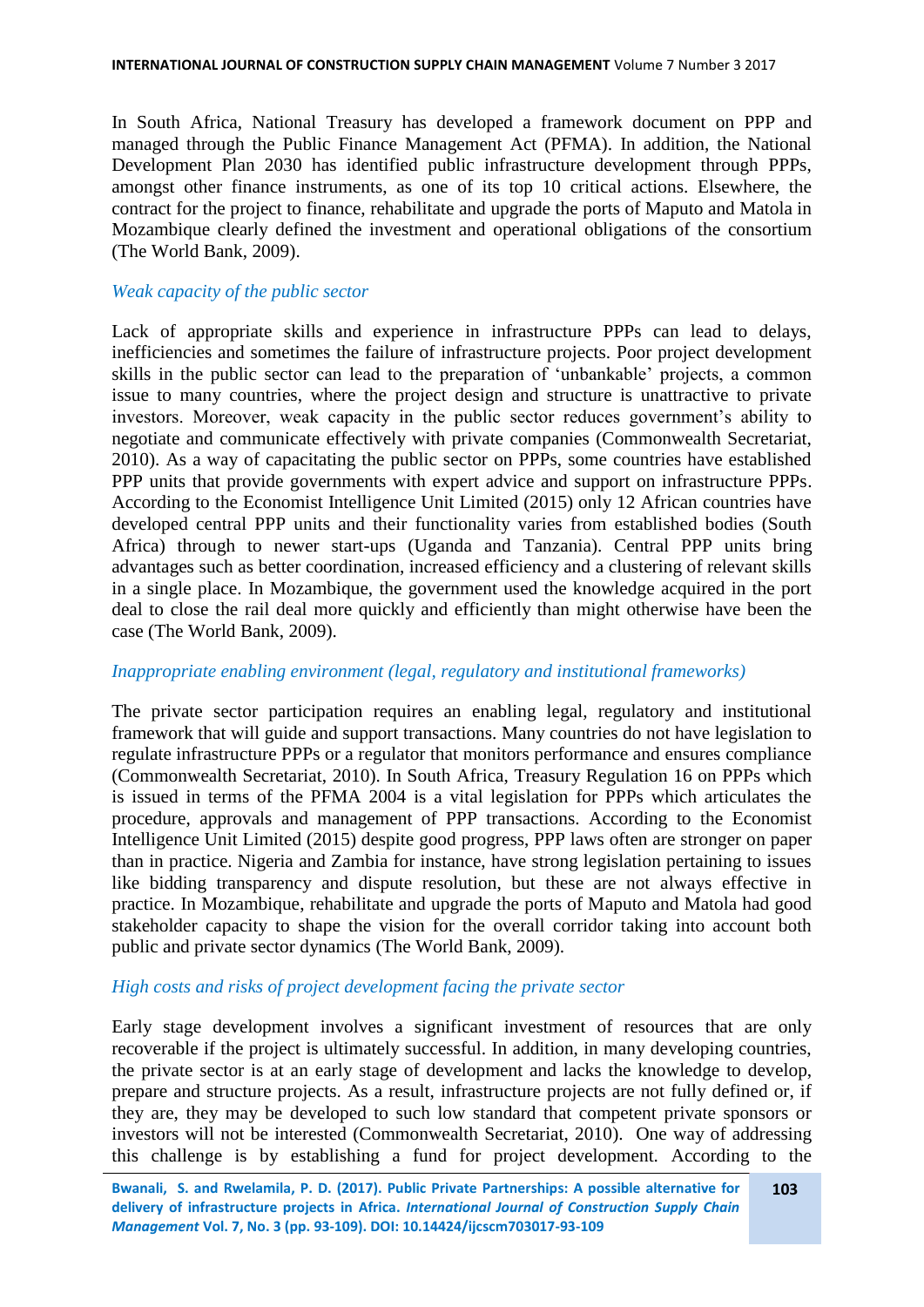Commonwealth Secretariat (2010), India has set up the India Project Development Fund with the objective of structuring and developing bankable projects that can be offered to the private sector on a PPP basis. The Development Bank of Southern Africa which is based in South Africa plays a similar role. In Algeria, the government decided to involve the local banking system in the financing of PPP projects. This resulted in the Banque Nationale d'Algerie (BNA) providing a Spanish consortium to design, build, own and operate a seawater desalination plant. The terms of the nonrecourse long term funding allowed the project to eliminate foreign exchange rate risk and increase its gearing (The World Bank, 2009).

### *Absence of long term debt*

A 20 year life cycle for an infrastructure project implies a considerable time lag between the raising of finance and the ability to pay back through project generated revenues. In most developing countries, it is not possible to raise finance of sufficiently long tenure for infrastructure development. This not only constrains the development of infrastructure due to increased uncertainty, but also makes the infrastructure service more expensive in the short term because of the front-end loaded prices and other factors (Commonwealth Secretariat, 2010). As a counter measure, some governments such as Bangladesh and India have set up project financing facilities aimed at crowd-in private sector finance by taking up greater risks in the project. The Government of Bangladesh has set up the Infrastructure Development Company Limited (IDCOL) and the Government of India has set up the India Infrastructure Finance Company Limited (Commonwealth Secretariat, 2010). These are the type of project financing facilities that African governments should establish to help crowd-in private sector finance.

### *Inability of users to afford service fees*

Perceived lack of ability and willingness to pay for infrastructure services is a key challenge in most developing countries. According to the Commonwealth Secretariat (2010), it is often believed that large numbers of people on lower incomes will be unable to afford full costrecovery tariffs for electricity or water, especially if the tariff level reflects the high costs of building greenfield infrastructure. In addition, many people may be perceived as being unwilling to pay for essential infrastructure services for political or social reasons such as the e-toll system in South Africa. In instances where it is impractical to levy user charges to recover costs, governments will have to find alternative sources of funds in the form of subsidies.

### *Small size of the economy/sector*

The size of the economy or infrastructure sector is also an important constraining factor limiting the development of PPPs for the delivery of infrastructure services. Small size implies lack of economies of scale in project development, as well as a project size which is below the minimum that is efficient. While size is a constraint for public provision of infrastructure services as well, this is particularly so for PPPs, as a small scale project may be 'unbankable' (Commonwealth Secretariat, 2010). One way of improving economies of scale is by initiative regional projects which will result in pooling of resources. A good example within the African context is the Inga hydropower plant to be developed in the Democratic Republic Congo, which is said to have the potential of illuminating the entire African continent, would not be economically viable as an investment by a single country when other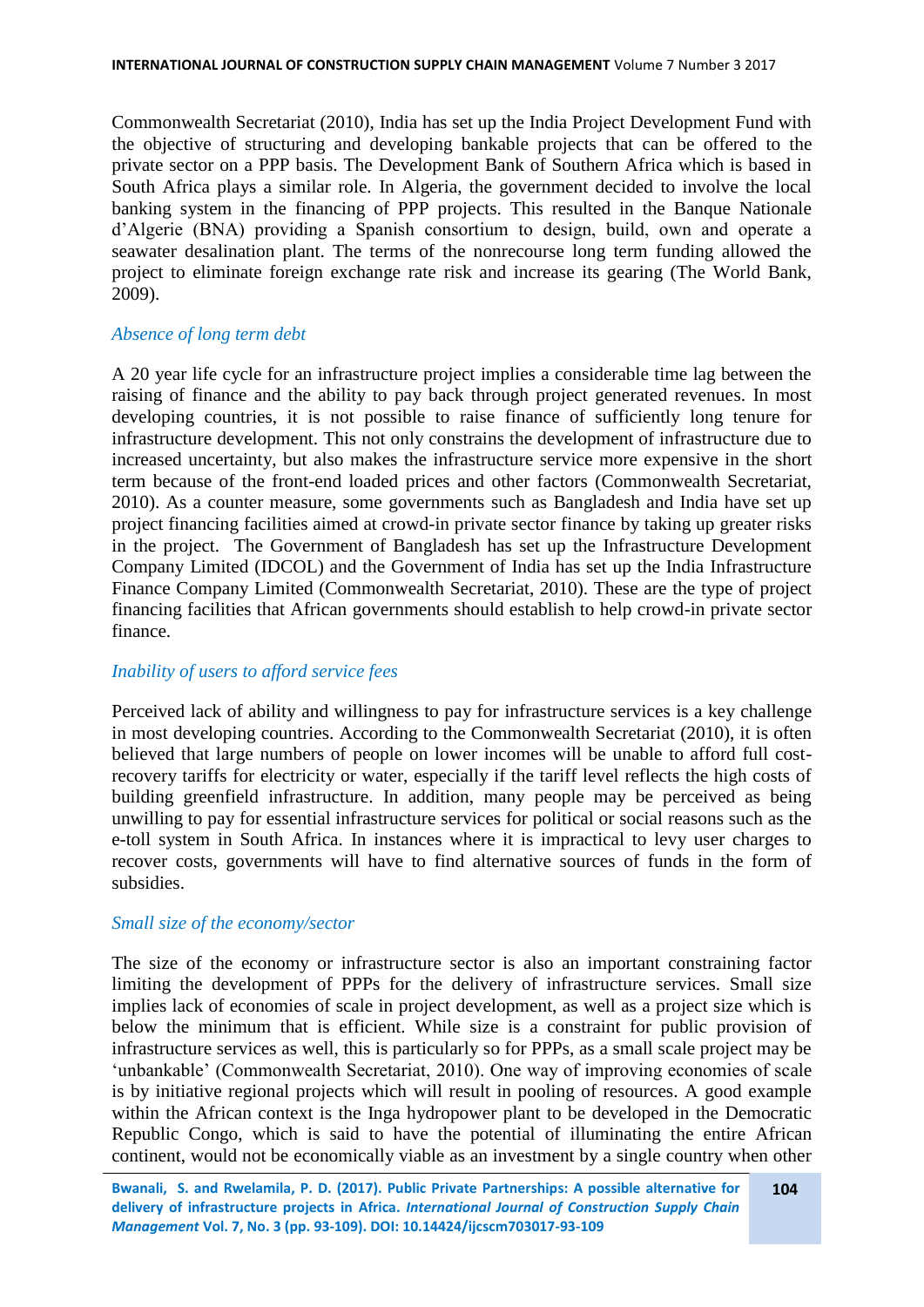countries in the region can benefit from such an investment. The next section looks at the emerging best practices on PPPs and key lessons that can be used by other African government when developing PPPs.

### **Emerging Best Practices on PPPs and Key Lessons Learned**

Based on various academic literature, successful PPPs projects have the potential to deliver significant benefits in terms of increased quantity and quality of infrastructure services at lower overall cost for both end users and taxpayers only if appropriate incentives are in place for the private partner to deliver efficiently. However when PPPs fail, costs can be high which would result in long and exorbitant legal disputes. This would also result in wastage of public funds resulting in a drop in spending on other important infrastructure services. Ultimately this results in poor service delivery. In order to avoid PPPs failure, it is advisable to take a long term view in managing PPPs. According to the Commonwealth Secretariat (2010) many of the key lessons on PPPs are therefore related to the need to take a long term view when designing and implementing a PPP programme. This paper has synthesized three main sets of lessons emanating from the literature study undertaken by the authors and these are discussed in the next section.

#### **KEY LESSONS**

This paper has highlighted potential opportunities, risks and challenges that some countries have encountered in the implementation of PPPs for infrastructure development. To ensure that other African governments can learn from these experiences, the following key lessons are presented.

#### **Lesson 1: Design PPPs with long term approach and VfM considerations**

As stated earlier, PPPs allow governments to introduce private sector capital into a project and also harness private sector management and technical expertise. The ability to raise funds for infrastructure projects is attractive to governments as they can avoid short term budgetary constraints by spreading up-front project costs over the lifespan of the project. However African governments must avoid the pitfall of viewing PPPs only as a mechanism of raising the much needed and scarce capital. The success of a PPP programme should be assessed against quantity, quality and cost of infrastructure services provided to the public over the long term. The following are key aspects that would ensure long run sustainability and value for money of PPPs are the following: robust feasibility analysis; proper due diligence in selecting a strong private sector sponsor and good project and contract design.

#### *Robust feasibility analysis*

In the early years of modern PPP programmes in Europe and America, a common mistake was for government and project sponsors to overestimate future revenues on PPP contracts. Nowadays there is more awareness of the importance of robust feasibility analysis which incorporates various scenarios about key revenue and cost drivers. In emerging markets, there is often the challenge of a lack of data to inform a feasibility analysis. For example, there is no tangible evidence on the number of potential end users of a required service which impacts the potential tariffs or user charges to be levied. This results in unreliable feasibility analysis to determine whether the project will be economically viable.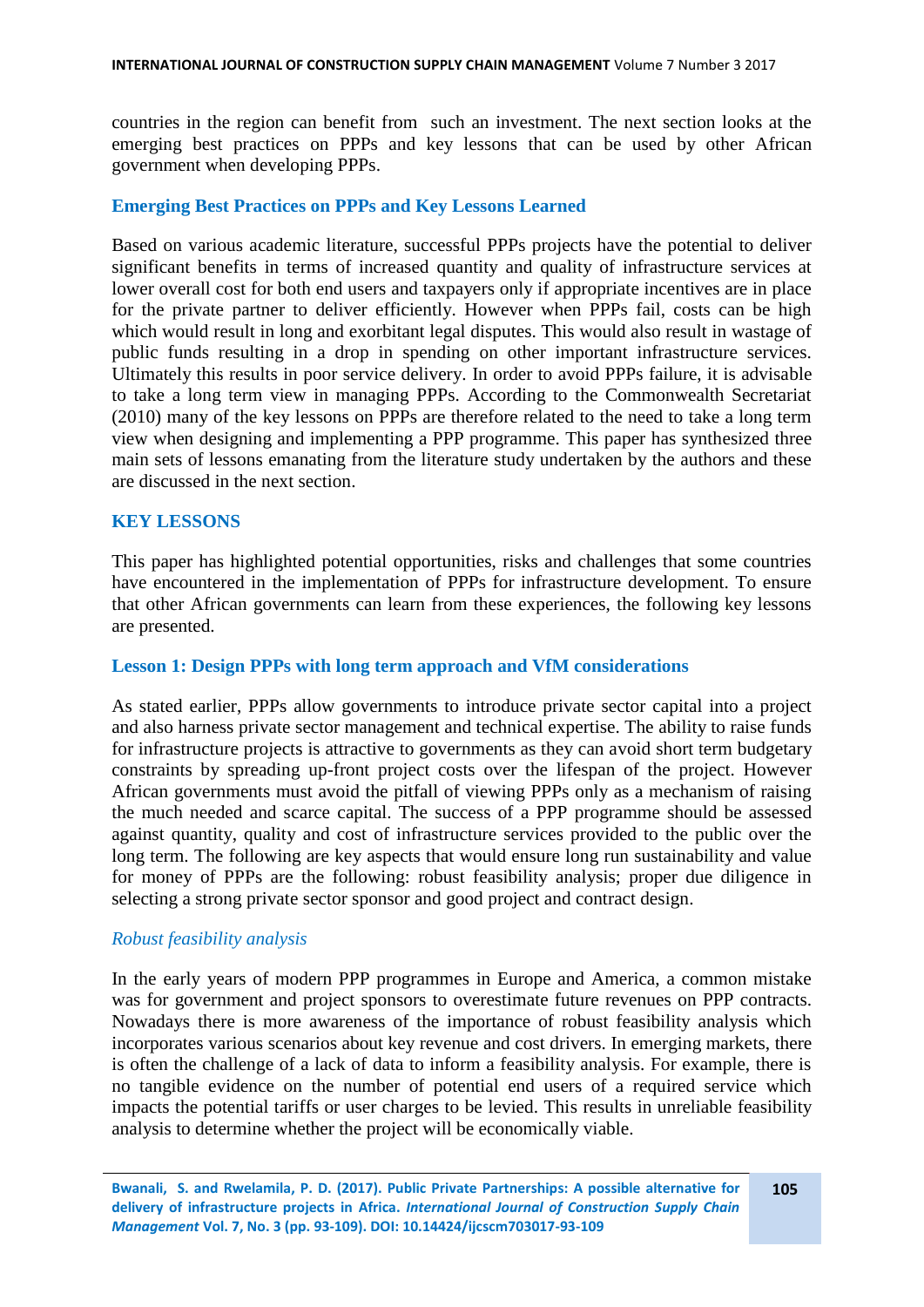#### *Proper due diligence in selecting a strong private sector sponsor*

In selecting a private partner for the successful implementation of a PPP contract, it is critical for governments to undertake a wider assessment of the capability of the sponsor to manage unexpected events as they occur. It is advisable that governments undertake thorough due diligence to establish whether or not the contract will deliver VfM. The South African government through National Treasury has factored VfM considerations into its PPP legislative framework which requires the accounting authority to obtain treasury approval that the PPP agreement meets the requirements of affordability, VfM and substantial technical, operational and financial risk transfer as approved in terms of the applicable treasury regulation.

### *Good project and contract designs*

Projects need to be bankable in order to attract private sector investment. Key aspects for project bankability are risk allocation, incentives and affordability. These aspects determine whether a project is good or bad. It is not sufficient to have a good project design without an equally good contract design. Thus good contract design warrants that: (i) the processes and procedures for the PPP are clearly spelt out; and (ii) the measures for evaluating the performance of the PPP are clearly laid out. This means that all relevant aspects of the contract are clearly spelt out and that the approach and basis of contract evaluation are clear in order to avoid ambiguities.

#### **Lesson 2: PPPs are a long term relationship between the public and private sectors**

In a PPP framework, the role of government remains relevant over the full lifecycle of the project. This long term nature of PPPs has implications for the PPP framework, ongoing management of the contract and the skills and experience required in the public sector.

### *Establish a flexible PPP framework*

The creation of a PPP framework enhances the long term success of PPPs. A PPP framework establishes rules of the game in that it provides a platform for ongoing dialogue and cooperation between the public and the private sectors. The framework should not be rigid to an extent that it limits a process of renegotiation in cases where unexpected events occur which are beyond the control of either party.

### *Ensure effective ongoing management of the PPP contract*

As highlighted earlier, the role of government remains relevant over the full lifecycle of the project. As such, efficient contract management and monitoring are key success of the project. Since the project is financed with public funds, government has an obligation to manage the PPP contract so as to ensure that the desired outcomes and expectations of the public are met. Key to this is the performance monitoring mechanism of the PPP which should keep track of possible deviations as well as consequence management whenever required.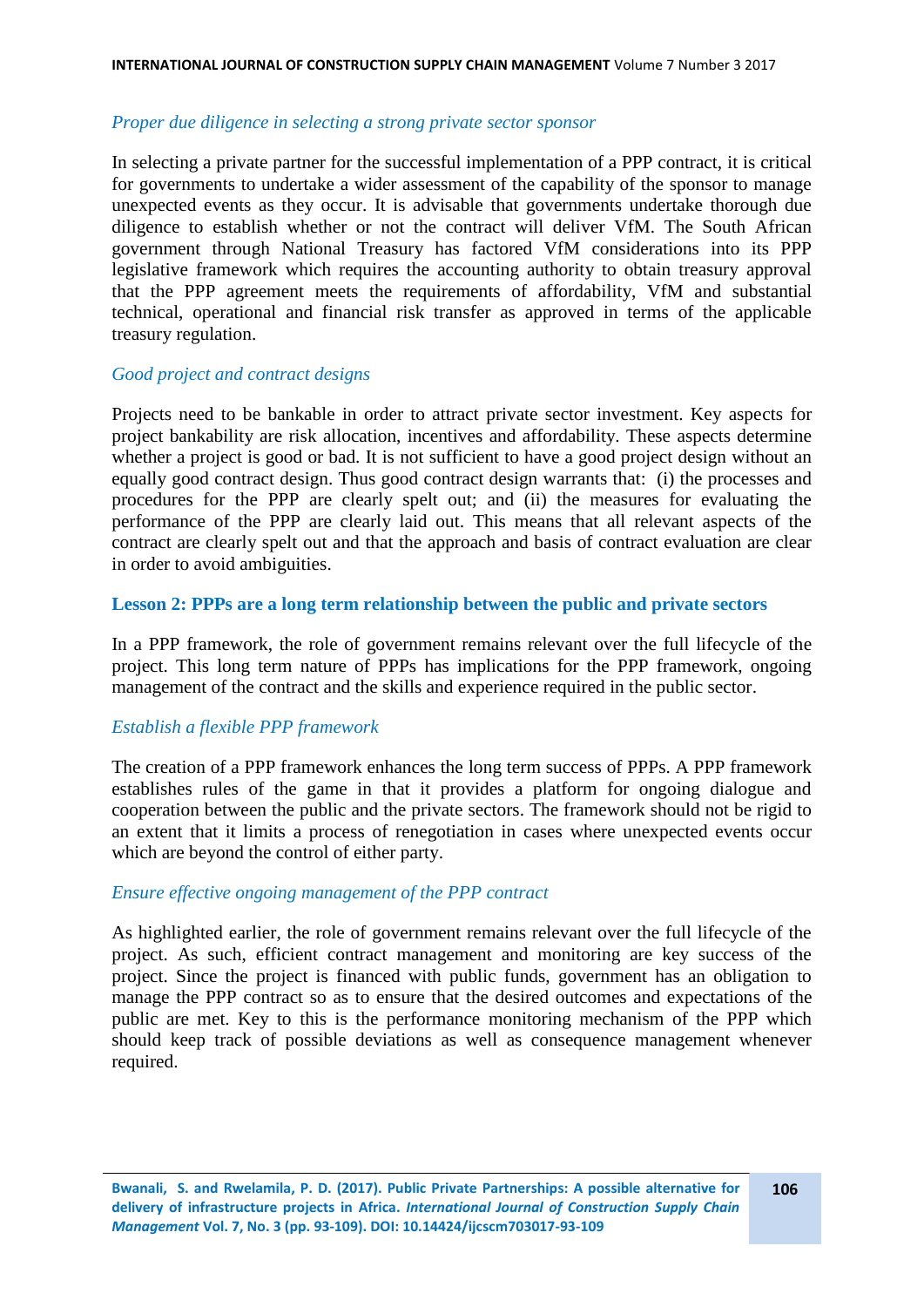#### *The need for skilled personnel with the public sector*

PPP are complex transactions which call for highly skilled and competent staff. It is important that both parties have the right skills set in order to implement PPP projects successful. The public sector personnel tasked with the responsibility to negotiate contracts with the private sector must possess specialist legal, financial and technical skills. In addition, there should be a regular and effective communication channel between the two parties.

#### **Lesson 3: Avoid Rushed Project Development Process**

PPPs are by nature complex transactions and normally project development phases last a minimum of three years before finance is secured and any meaningful construction takes place. This has the potential to cause conflict with short term political dynamics. There could be a temptation for governments to short circuit the project development process in order to deliver on public expectations of improved services from a PPP programme. A high level political support as well as suitable management of political and public expectations on PPPs is crucial to their success. In addition given the complexity of PPPs, expert advice is very important.

#### *High level political patronage is vital*

Any project requires a champion: someone to articulate and refine the vision, guide process, and advocate for support. For PPPs, political champions are very vital, given the significant public stake in them. It is essential that PPPs transactions have political champions within the government machinery who can drive these projects through required legislation and other regulatory processes. An effective PPP unit can play a very critical role in pushing PPP projects up the political agenda for broader public buy in. In addition, strong government commitment to PPPs would boost private sector confidence in investing in these projects.

#### *Management of political expectations*

It is advisable to avoid the temptation of 'overselling' PPP projects early in the project life cycle for political expediency because of the risk of creating unrealistic public expectations. It may be prudent to target 'quick wins' in order to build public support for the project. A good example was the upgrading of highways/freeways leading to the 2010 FIFA World Cup within the South African context.

### *Relevant expert advice is expensive but necessary*

Investing in expert advice in fields such as financial, legal and technical can be expensive but it is necessary due to the fact professionals with relevant international expertise and experience on PPPs are in scarce supply. This investment is essential to ensure the project is properly designed and structured. It is equally important that the public sector has access to high quality advisers to make sure that there is an equitable sharing of costs and risks with the private sector.

### **CONCLUSION**

This paper confirms that developing a successful PPP programme is a complex undertaking which requires the public sector to have relevant skills levels as well as an appropriate legal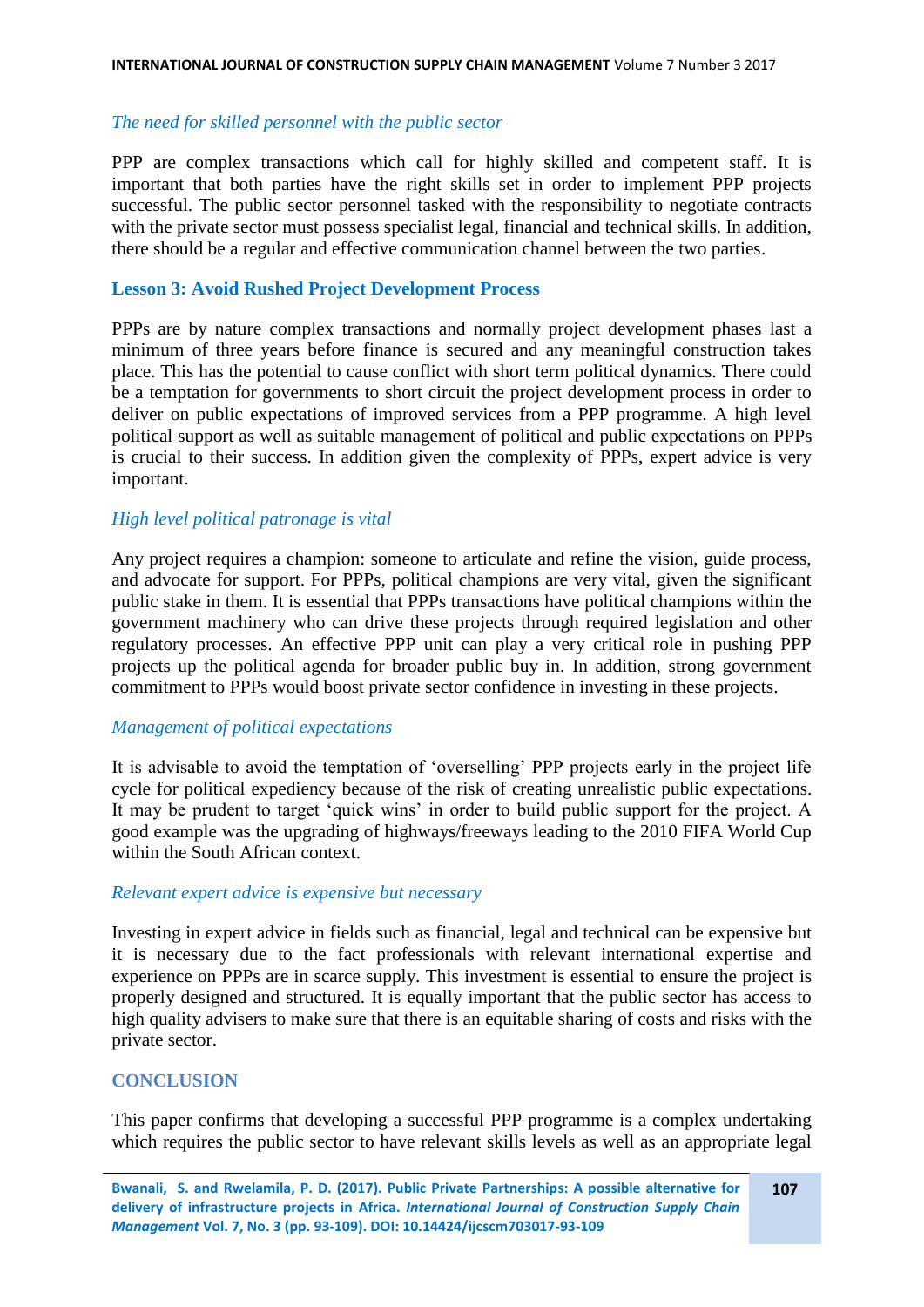and regulatory framework. It is only through the leveraging the strengths of both public and private sectors that PPPs as an alternative to the traditional procurement system, can become a vehicle for delivery public infrastructure which can boost economic growth for the developing economies in Africa.

#### *Note: An earlier version of this paper was presented and published in the proceedings at the 9th cidb PG Conference, Cape Town, South Africa.*

#### **REFERENCES**

- African Union Commission and Nepad Agency (2011). Infrastructure Development as Catalyst for Economic Growth in Africa. Addis Ababa, African Union.
- Bhattacharya, A., Romani, M. & Steyn, N. (2012). Infrastructure for development: Meeting the challenge. London. The Grantam Foundation.
- Bilal, S. (2013). Thematic focus: Financing infrastructure. *Great Insights, 2*(4), 1.
- Boston Consulting Group (2013). Strategic Infrastructure in Africa: A business approach to project acceleration, Geneva: World Economic Forum.
- Bwanali, S. (2015). The possible impact of establishing BRICS Development Bank for Infrastructure Development in Africa, Unpublished Master of Business Leadership Degree Dissertation, University of South Africa (UNISA).
- Ei -Gohary, N., Osman, H. & El-Diraby, T. (2006). Stakeholder management for public private partnerships. *International Journal of Project Management, 24*(7), 595-604. <https://doi.org/10.1016/j.ijproman.2006.07.009>
- Ernst & Young (2012). India Infrastructure Summit 2012: Accelerating implementation of infrastructure projects, New Delhi: Ernst & Young Pvt Limited.
- Farquharson, E., De Mastle, C. T., Yescombe, E. R. & Encinas, J. (2011). How to Engage with the Private Sector in Public Private Partnerships in Emerging Markets. Washington DC: World Bank.<https://doi.org/10.1596/978-0-8213-7863-2>
- Hart, C., (1998). *Doing a literature review: Releasing the social science research imagination.*  London: Sage Publications.
- Levy, Y. & Ellis, T.J. (2006). A systems approach to conduct an effective literature review in support of information systems research. *Informing Science Journal, 9*, 182-212.
- Henjewele, C., Fewings, P. & Rwelamila, P. D. (2013). De-marginalising the public in PPP projects through multi-stakeholders management. *Journal of Financial Management of Property and Construction, 18*(3), 210-231. <https://doi.org/10.1108/JFMPC-05-2013-0021>
- Ondiege, P., Moyo, J.M. & Chouchane, A.V. (2013). Developing Africa's Infrastructure for Enhanced Competitiveness, New York: World Bank.
- Ratha, D., De, P. & Mohapatra, S. (2009). Shadow Sovereign Ratings for Unrated Developing Countries. Washington DC: World Bank.
- Rwelamila, P.D. & Snijder, F. (2008). Public Private Partnerships as a mechanism for municipal service delivery in South Africa - The Case of Water Service at Elm: Montreal